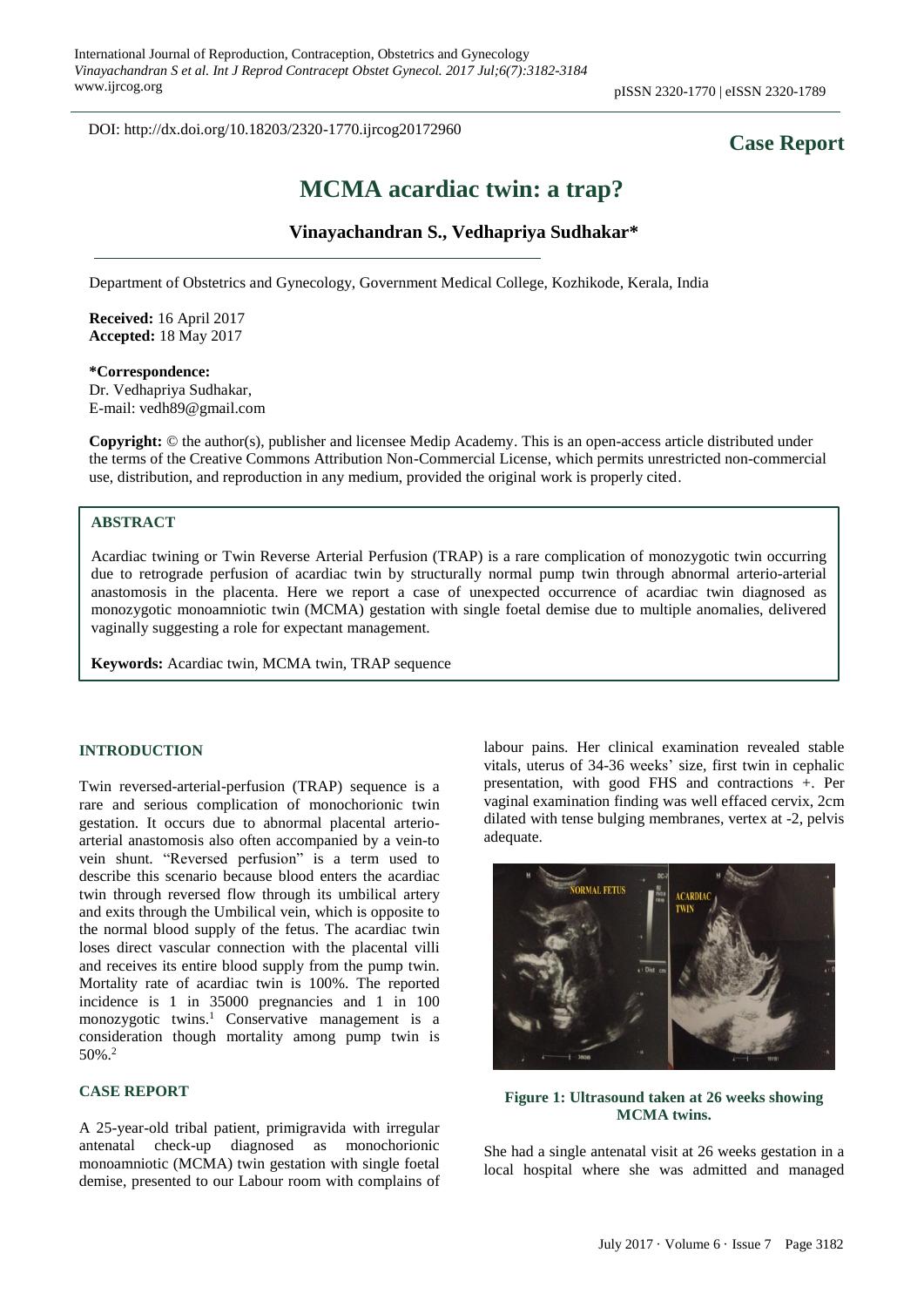expectantly in a local hospital. USG done at that time revealed MCMA twin pregnancy (Figure 1) Twin A-Transverse lie, normal foetus and biometry shows 24 weeks, Twin B-Anomalous foetus, dilated ventricles in brain, anterior abdominal wall defect present, parts of spine and long bones visualized. Placenta was single upper segment and adequate liquor.



**Figure 2: Acardiac anceps.**

Within three hours of admission, she delivered first a live male baby of weight 1.3 kg and second acardiac twin (Figure 2), sex not identifiable of weight 750g, amorphous mass with a cephalic element, poorly formed limbs, and anterior abdominal wall defect with protruding intestines. The pump twin had no visible malformation or features of congestive cardiac failure. Both twins shared same placenta. No obvious placental anomaly noted. Umbilical cord of acardiac twin was short. Patient refused autopsy of the acardiac foetus. Postnatal period was uneventful. The pump twin was admitted for low birth weight and discharged on postnatal day 10. (Figure 3).



#### **Figure 3: Pump twin discharged on postnatal day 10.**

## **DISCUSSION**

Acardiac twinning is a unique complication of monozygotic twin pregnancies. It was first described by Bendetti as Chorioangiophagus parasiticum. <sup>3</sup> There are two main hypotheses suggested for pathogenesis of

TRAP sequence. <sup>4</sup> One is the deep placental anastomoses in early embryogenesis causes malformation of the acardiac twin. The early pressure flow in one twin exceeds that of other and leads to reversed circulation in the twin who exhibits perfusion. Another attributed cause is a primary defect in embryogenesis in one twin leads to failure of cardiac development. The normal twin then perfuses the acardiac twin via artery-artery anastomosis. The anastomoses are not responsible for the cardiac anomaly.

Acardiac twins are classified according to the degree of cephalic and truncal maldevelopment.<sup>5</sup>

- The first type is the most common one, Acardius acephalus, where no cephalic structures present.
- The second type is seen in our case Acardius anceps where some cranial structure and neural tissue or brain tissue is present. The body and extremities are also developed. It is highly developed form.
- The third is Acardius acormus with cephalic structure but no truncal structures are
- present.i.e. Head without a body. The umbilical cord is attached to the head. It is rarest form of Acardia.
- The fourth type is Acardius amorphous with no distinguishable cephalic or truncal structure. It is least developed form.

Healthy pump twin succumbs to high output failure, hydrops fetalis and IUD. Prognosis depends on twin weight ratio. <sup>6</sup> Management of acardiac twin pregnancy implies serial ultrasound to assess well-being of normal pump twin excluding any chromosomal anomalies and occlusion of blood flow to acardiac twin through modern techniques like endoscopic umbilical cord ligation, thrombogenic coil in umbilical artery of acardiac twin, endoscopic laser coagulation of arterio-arterial anastomosis, fetal image guided surgery using radiofrequency ablation.<sup>7</sup> Ours was a rare case scenario of MCMA acardia anceps twin diagnosed after delivery. The acardiac foetus was mistaken for a dead anomaolous fetus in the earlier scan and Doppler study was not done. Vaginal birth was a possibility because first of the twin was the normal pump twin and its weight was more when compared to acardiac counterpart.

Conservative management is an option with a careful monitoring and ultrasound surveillance as no intervention was done in this patient. Early referral of high risk cases to tertiary centre and good antenatal care among the tribal population is a must. Goal of prenatal treatment is to stop blood flow to the acardiac twin without affecting the pump twin in order to improve its outcome in cases of increased twin weight ratio and cardiovascular impairment in pump twin.

*Funding: No funding sources Conflict of interest: None declared Ethical approval: Not required*